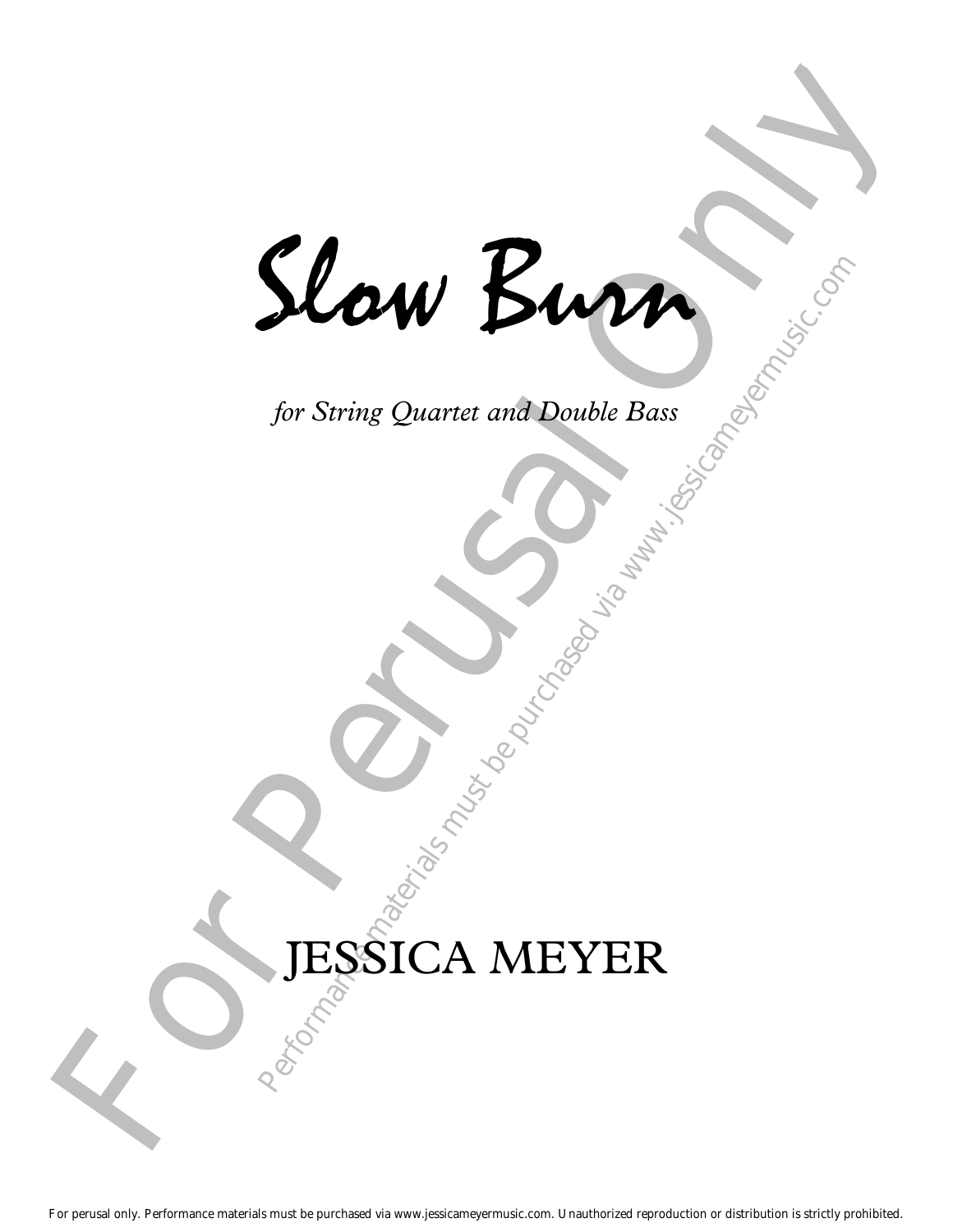## Slow Burn

*for String Quartet and Double Bass*

*4'*

SLOW Buyne<br>
for String Quartet and Double Bass<br>  $\psi$ <br>
This piece was permiced by sybatists at McTurdy1 Concart Rentre in Sarason, Hotida to<br>
accompany a dancer from the Block Diamond Burieque company.<br>
This piece was perm This piece was premiered by Sybarite5 at McCurdy's Comedy Theatre in Sarasota, Florida to accompany a dancer from the Black Diamond Burlesque company. ered by Sybarites at McCurdy's Comedy Theatre in Sarasota, Florida to<br>from the Black Diamond Burlesque company.<br>Now need to know in order to conjure up the appropriate amount of sass<br>play it effectively.

That's essentially all you need to know in order to conjure up the appropriate amount of sass<br>you need in order to play it effectively.<br>Enjoy! you need in order to play it effectively.

Enjoy!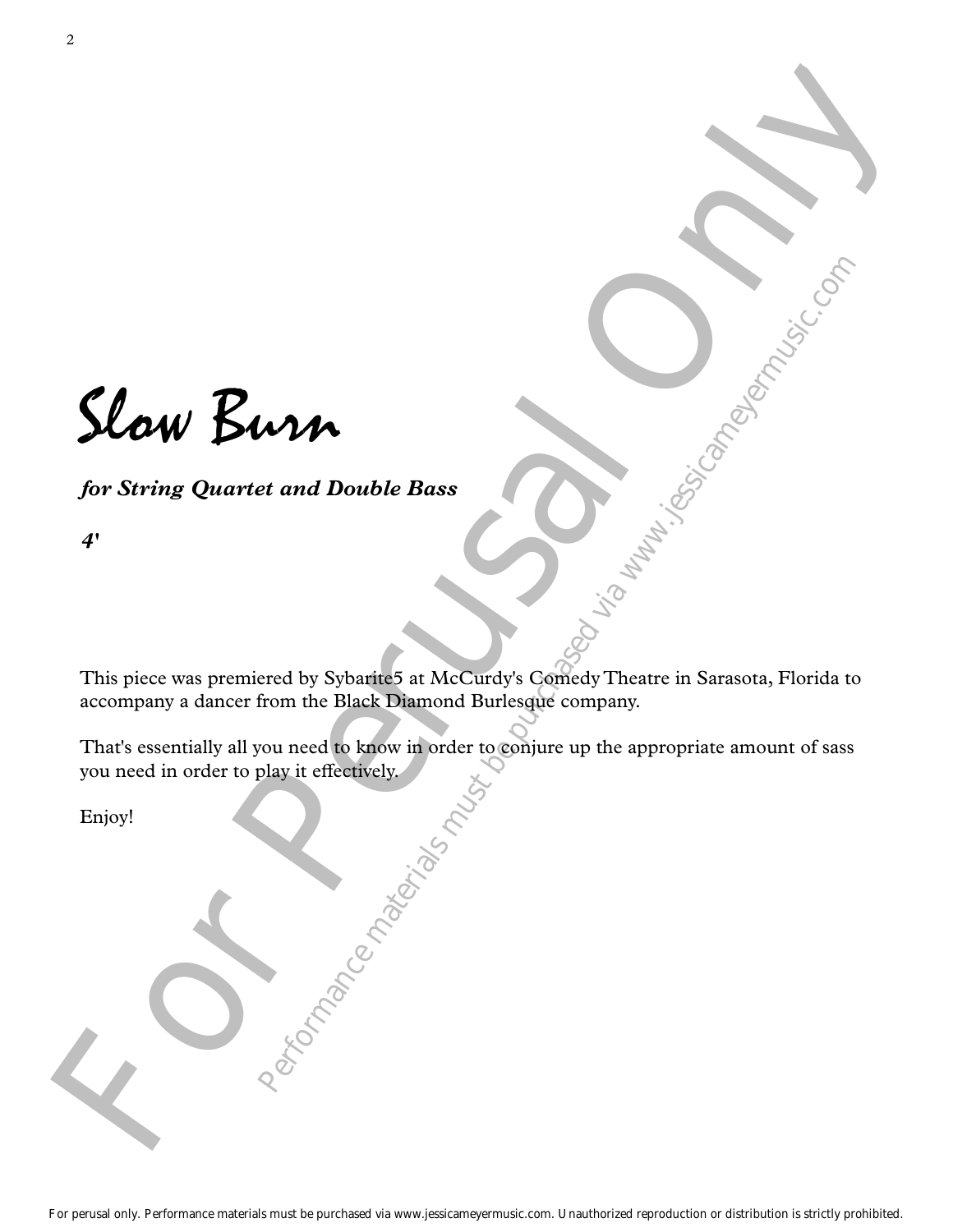Slow Burn

*for Sybarite 5*



©2018 JMM Publishing (BMI). All rights reserved.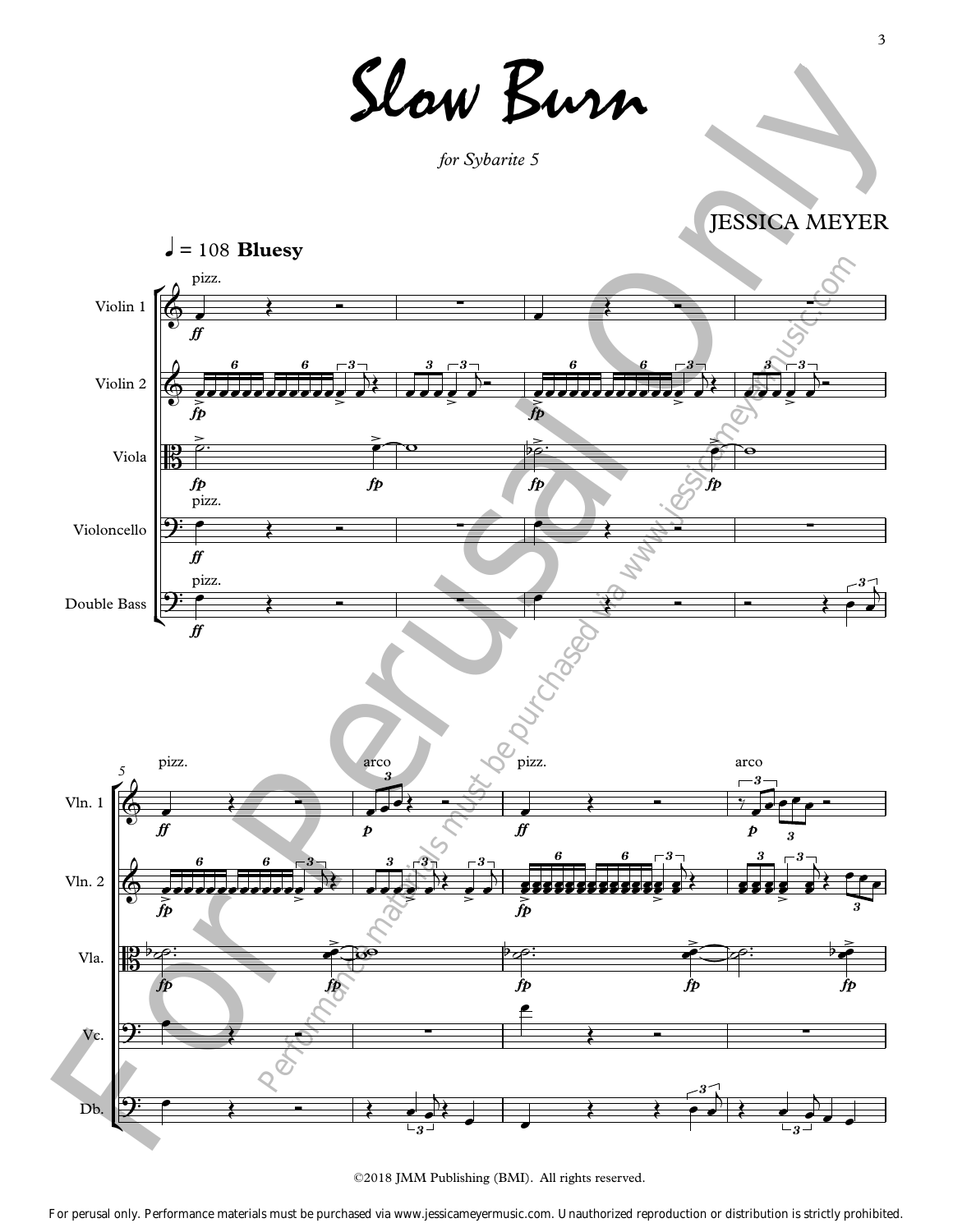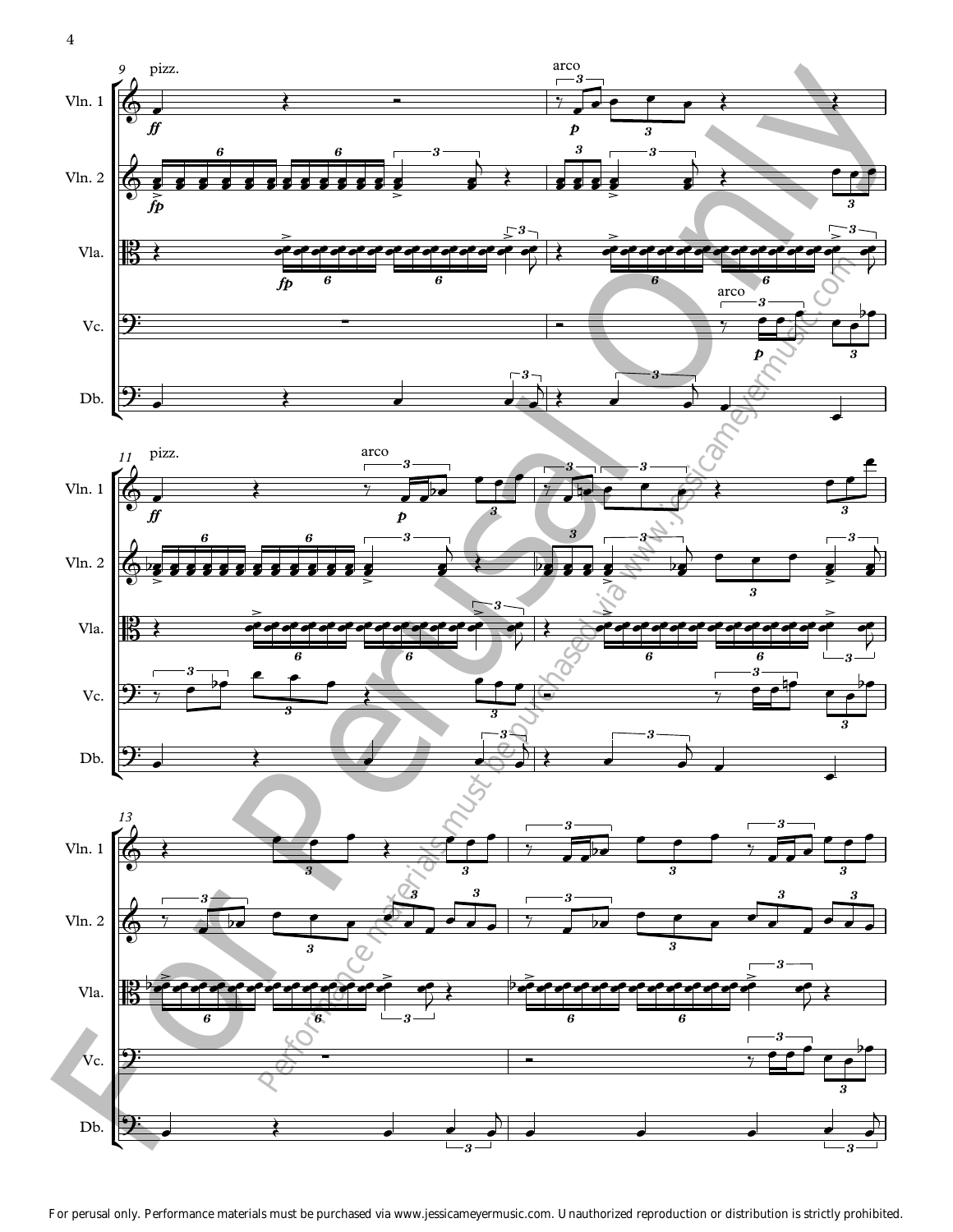

For perusal only. Performance materials must be purchased via www.jessicameyermusic.com. Unauthorized reproduction or distribution is strictly prohibited.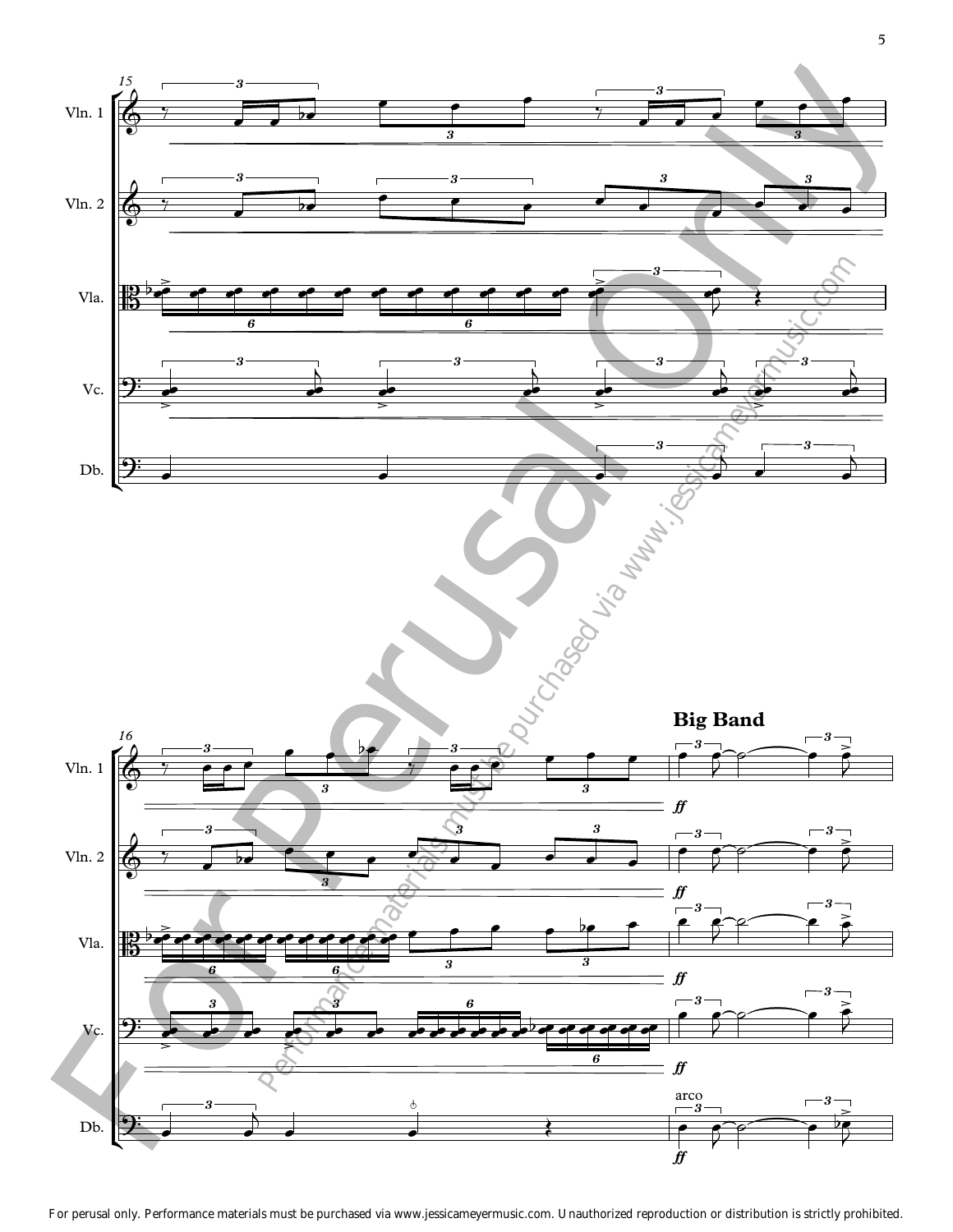

For perusal only. Performance materials must be purchased via www.jessicameyermusic.com. Unauthorized reproduction or distribution is strictly prohibited.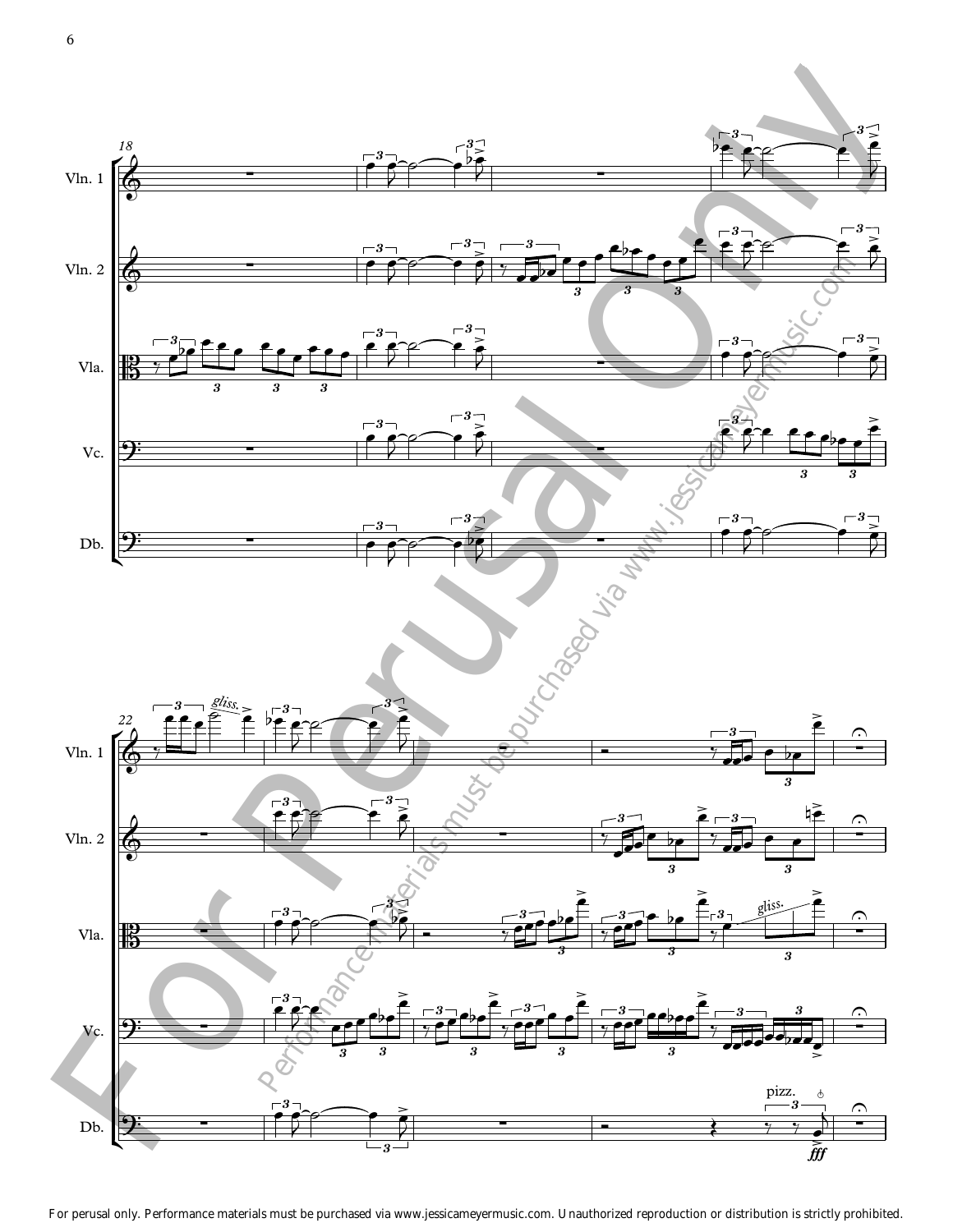

For perusal only. Performance materials must be purchased via www.jessicameyermusic.com. Unauthorized reproduction or distribution is strictly prohibited.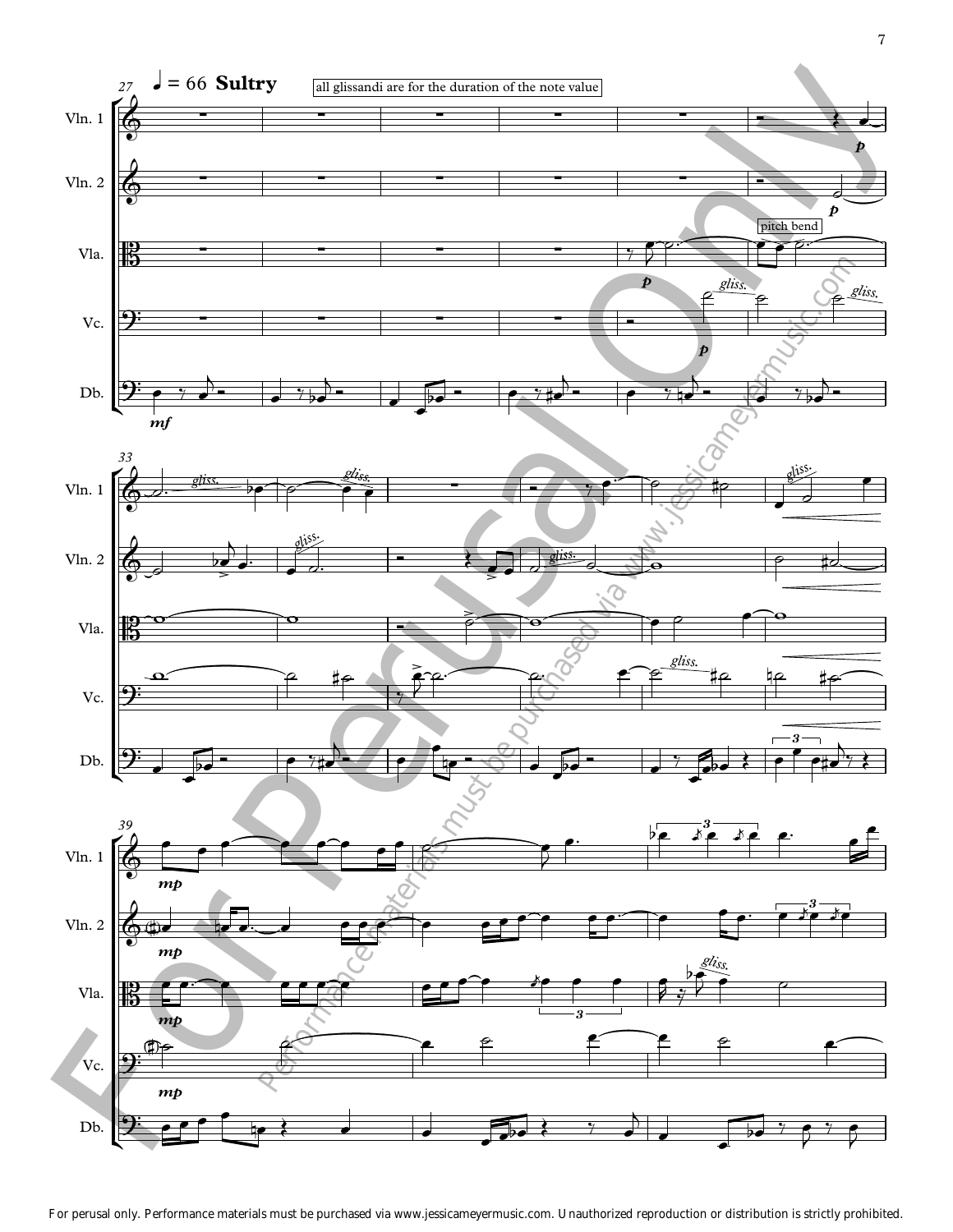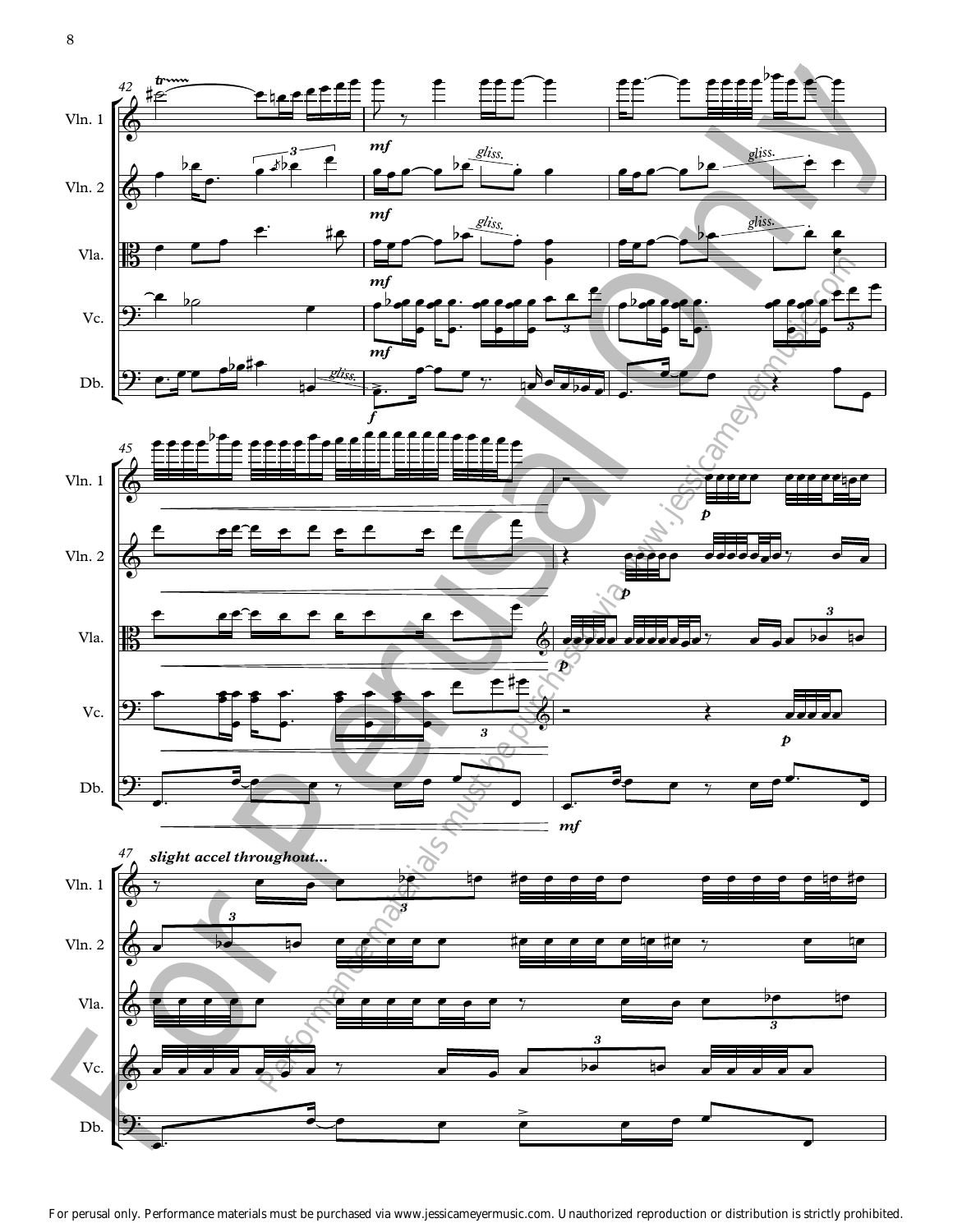

For perusal only. Performance materials must be purchased via www.jessicameyermusic.com. Unauthorized reproduction or distribution is strictly prohibited.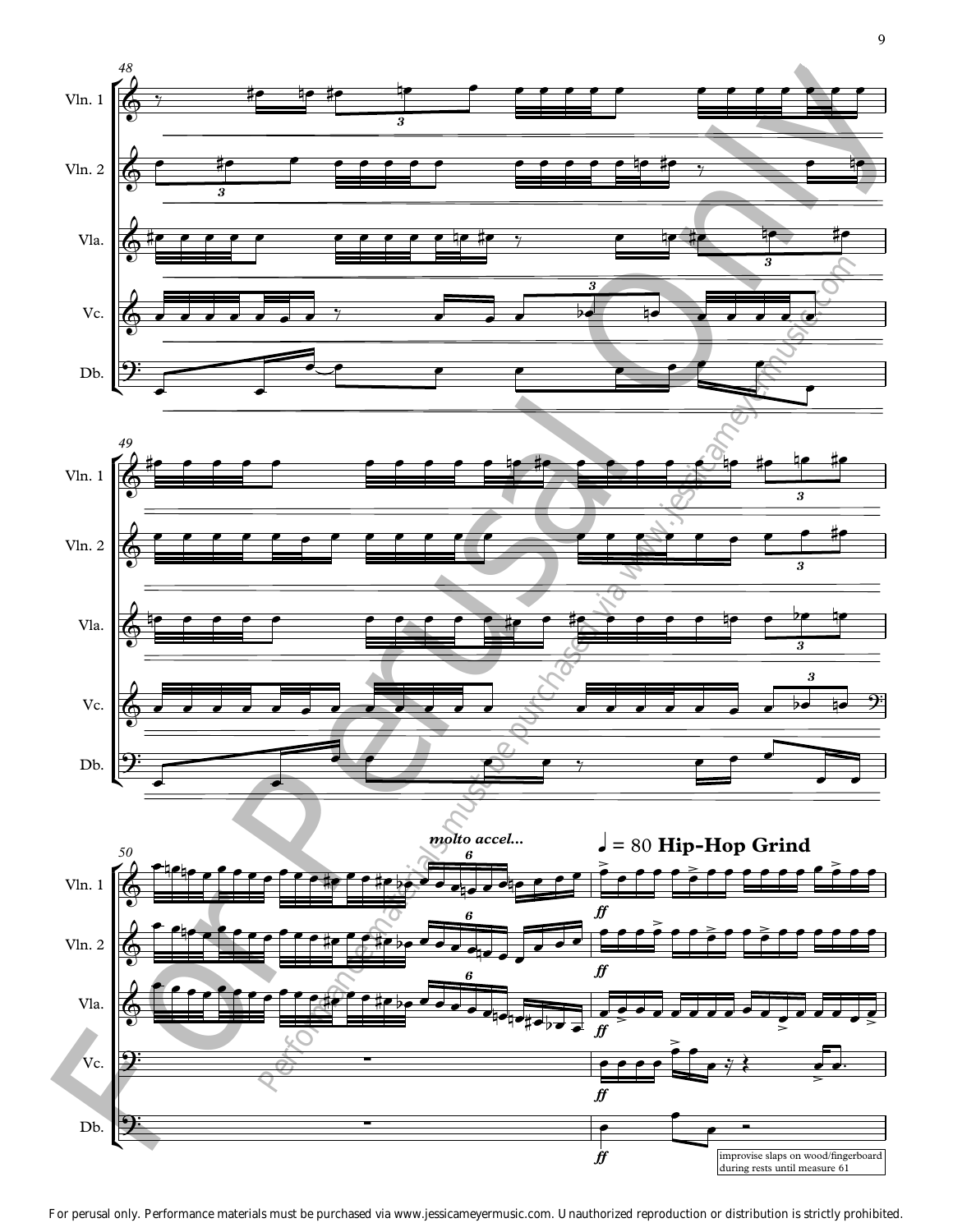



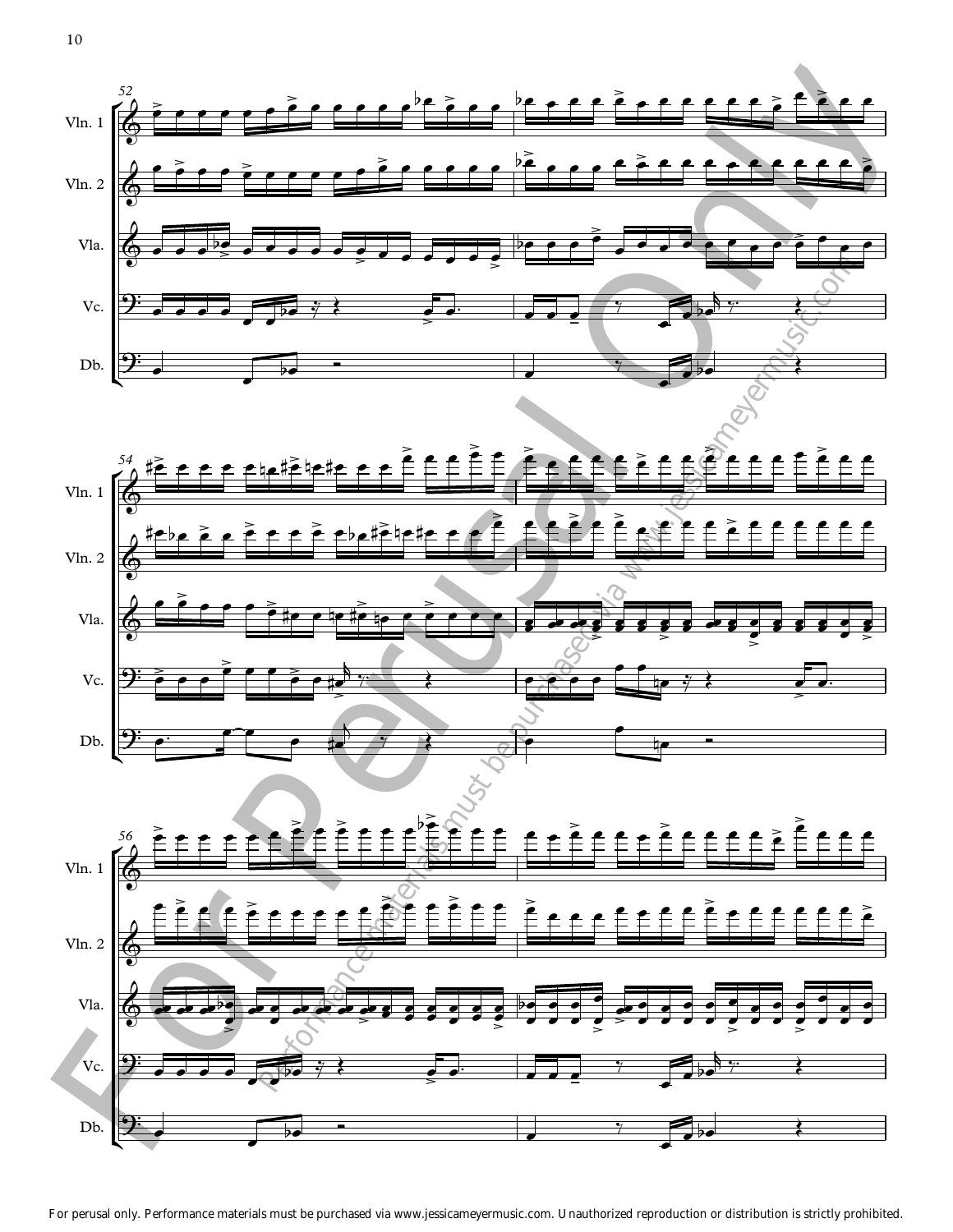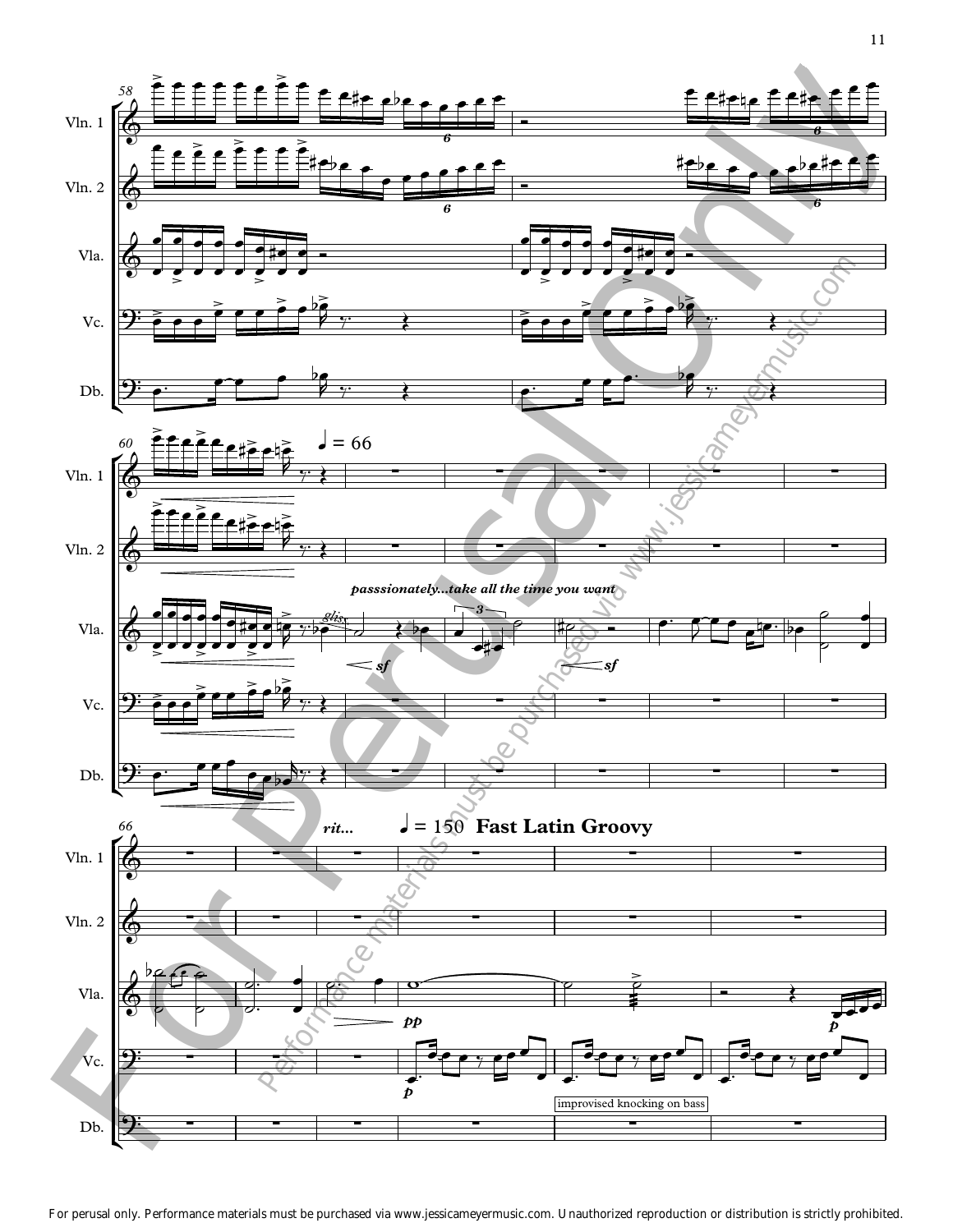